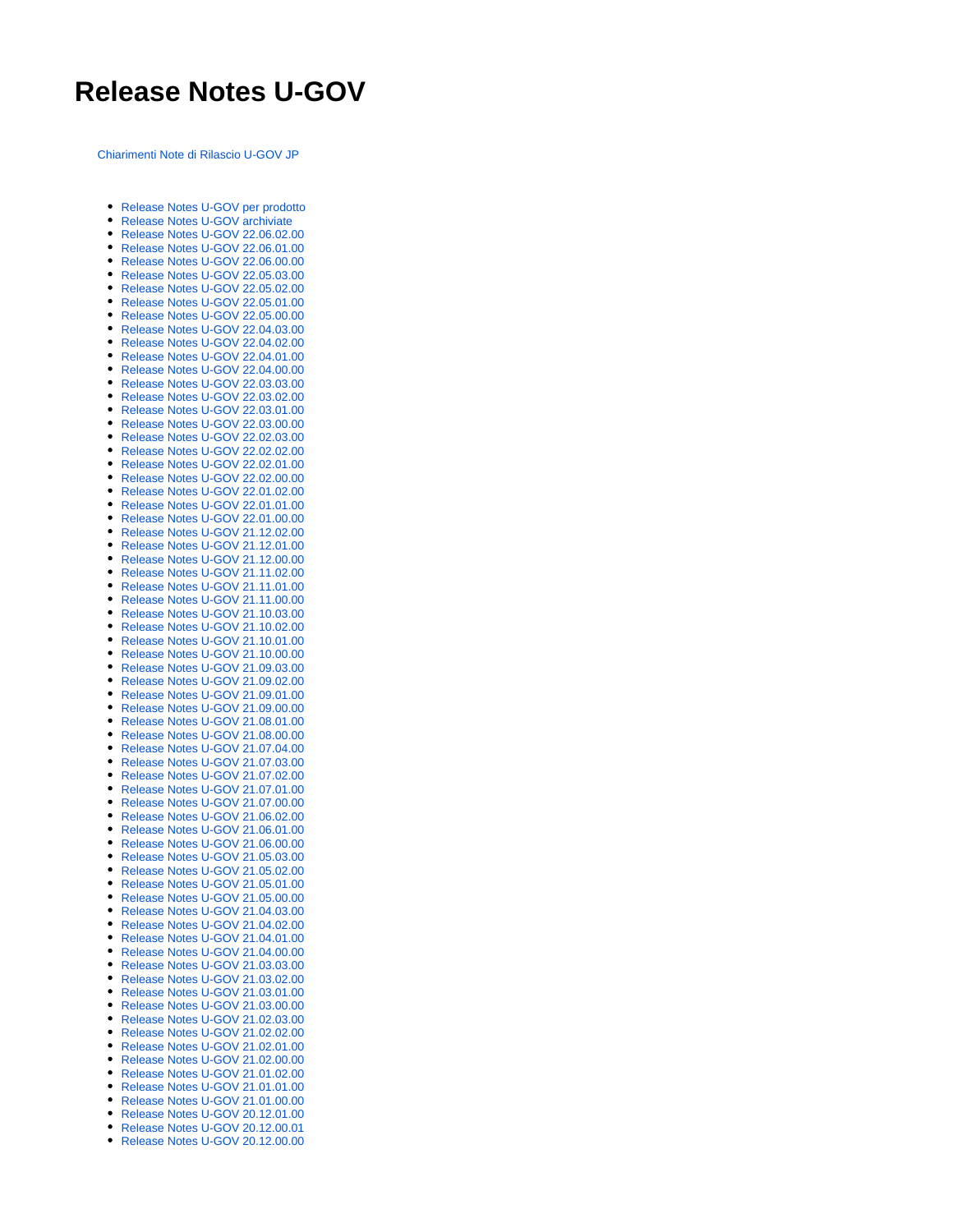- [Release Notes U-GOV 20.11.03.00](https://wiki.u-gov.it/confluence/display/UGOV/Release+Notes+U-GOV+20.11.03.00)
- [Release Notes U-GOV 20.11.02.00](https://wiki.u-gov.it/confluence/display/UGOV/Release+Notes+U-GOV+20.11.02.00)
- [Release Notes U-GOV 20.11.01.00](https://wiki.u-gov.it/confluence/display/UGOV/Release+Notes+U-GOV+20.11.01.00)
- [Release Notes U-GOV 20.11.00.00](https://wiki.u-gov.it/confluence/display/UGOV/Release+Notes+U-GOV+20.11.00.00)
- [Release Notes U-GOV 20.10.04.00](https://wiki.u-gov.it/confluence/display/UGOV/Release+Notes+U-GOV+20.10.04.00)
- [Release Notes U-GOV 20.10.03.00](https://wiki.u-gov.it/confluence/display/UGOV/Release+Notes+U-GOV+20.10.03.00)
- [Release Notes U-GOV 20.10.02.00](https://wiki.u-gov.it/confluence/display/UGOV/Release+Notes+U-GOV+20.10.02.00)  $\bullet$ [Release Notes U-GOV 20.10.01.00](https://wiki.u-gov.it/confluence/display/UGOV/Release+Notes+U-GOV+20.10.01.00)
- [Release Notes U-GOV 20.10.00.00](https://wiki.u-gov.it/confluence/display/UGOV/Release+Notes+U-GOV+20.10.00.00)
- [Release Notes U-GOV 20.09.03.00](https://wiki.u-gov.it/confluence/display/UGOV/Release+Notes+U-GOV+20.09.03.00)
- [Release Notes U-GOV 20.09.02.00](https://wiki.u-gov.it/confluence/display/UGOV/Release+Notes+U-GOV+20.09.02.00)
- [Release Notes U-GOV 20.09.01.00](https://wiki.u-gov.it/confluence/display/UGOV/Release+Notes+U-GOV+20.09.01.00)  $\bullet$
- [Release Notes U-GOV 20.09.00.00](https://wiki.u-gov.it/confluence/display/UGOV/Release+Notes+U-GOV+20.09.00.00)
- [Release Notes U-GOV 20.08.01.00](https://wiki.u-gov.it/confluence/display/UGOV/Release+Notes+U-GOV+20.08.01.00)
- [Release Notes U-GOV 20.08.00.00](https://wiki.u-gov.it/confluence/display/UGOV/Release+Notes+U-GOV+20.08.00.00)
- [Release Notes U-GOV 20.07.04.00](https://wiki.u-gov.it/confluence/display/UGOV/Release+Notes+U-GOV+20.07.04.00)
- [Release Notes U-GOV 20.07.03.00](https://wiki.u-gov.it/confluence/display/UGOV/Release+Notes+U-GOV+20.07.03.00)
- [Release Notes U-GOV 20.07.02.00](https://wiki.u-gov.it/confluence/display/UGOV/Release+Notes+U-GOV+20.07.02.00)
- [Release Notes U-GOV 20.07.01.00](https://wiki.u-gov.it/confluence/display/UGOV/Release+Notes+U-GOV+20.07.01.00)
- [Release Notes U-GOV 20.07.00.00](https://wiki.u-gov.it/confluence/display/UGOV/Release+Notes+U-GOV+20.07.00.00)
- [Release Notes U-GOV 20.06.02.00](https://wiki.u-gov.it/confluence/display/UGOV/Release+Notes+U-GOV+20.06.02.00)  $\bullet$
- [Release Notes U-GOV 20.06.01.00](https://wiki.u-gov.it/confluence/display/UGOV/Release+Notes+U-GOV+20.06.01.00) [Release Notes U-GOV 20.06.00.00](https://wiki.u-gov.it/confluence/display/UGOV/Release+Notes+U-GOV+20.06.00.00)
- [Release Notes U-GOV 20.05.04.00](https://wiki.u-gov.it/confluence/display/UGOV/Release+Notes+U-GOV+20.05.04.00)
- [Release Notes U-GOV 20.05.03.00](https://wiki.u-gov.it/confluence/display/UGOV/Release+Notes+U-GOV+20.05.03.00)
- [Release Notes U-GOV 20.05.02.00](https://wiki.u-gov.it/confluence/display/UGOV/Release+Notes+U-GOV+20.05.02.00)
- [Release Notes U-GOV 20.05.01.00](https://wiki.u-gov.it/confluence/display/UGOV/Release+Notes+U-GOV+20.05.01.00)
- [Release Notes U-GOV 20.05.00.00](https://wiki.u-gov.it/confluence/display/UGOV/Release+Notes+U-GOV+20.05.00.00)
- [Release Notes U-GOV 20.04.02.00](https://wiki.u-gov.it/confluence/display/UGOV/Release+Notes+U-GOV+20.04.02.00)
- [Release Notes U-GOV 20.04.01.00](https://wiki.u-gov.it/confluence/display/UGOV/Release+Notes+U-GOV+20.04.01.00)
- [Release Notes U-GOV 20.04.00.00](https://wiki.u-gov.it/confluence/display/UGOV/Release+Notes+U-GOV+20.04.00.00)
- $\bullet$ [Release Notes U-GOV 20.03.03.00](https://wiki.u-gov.it/confluence/display/UGOV/Release+Notes+U-GOV+20.03.03.00)
- [Release Notes U-GOV 20.03.02.00](https://wiki.u-gov.it/confluence/display/UGOV/Release+Notes+U-GOV+20.03.02.00)
- [Release Notes U-GOV 20.03.01.00](https://wiki.u-gov.it/confluence/display/UGOV/Release+Notes+U-GOV+20.03.01.00)
- [Release Notes U-GOV 20.03.00.00](https://wiki.u-gov.it/confluence/display/UGOV/Release+Notes+U-GOV+20.03.00.00)
- [Release Notes U-GOV 20.02.03.00](https://wiki.u-gov.it/confluence/display/UGOV/Release+Notes+U-GOV+20.02.03.00)
- [Release Notes U-GOV 20.02.02.00](https://wiki.u-gov.it/confluence/display/UGOV/Release+Notes+U-GOV+20.02.02.00)
- [Release Notes U-GOV 20.02.01.00](https://wiki.u-gov.it/confluence/display/UGOV/Release+Notes+U-GOV+20.02.01.00) [Release Notes U-GOV 20.02.00.00](https://wiki.u-gov.it/confluence/display/UGOV/Release+Notes+U-GOV+20.02.00.00)
- [Release Notes U-GOV 20.01.02.00](https://wiki.u-gov.it/confluence/display/UGOV/Release+Notes+U-GOV+20.01.02.00)
- [Release Notes U-GOV 20.01.01.00](https://wiki.u-gov.it/confluence/display/UGOV/Release+Notes+U-GOV+20.01.01.00)
- [Release Notes U-GOV 20.01.00.00](https://wiki.u-gov.it/confluence/display/UGOV/Release+Notes+U-GOV+20.01.00.00)
- [Release Notes U-GOV 19.12.02.00](https://wiki.u-gov.it/confluence/display/UGOV/Release+Notes+U-GOV+19.12.02.00)
- [Release Notes U-GOV 19.12.01.00](https://wiki.u-gov.it/confluence/display/UGOV/Release+Notes+U-GOV+19.12.01.00)
- [Release Notes U-GOV 19.12.00.00](https://wiki.u-gov.it/confluence/display/UGOV/Release+Notes+U-GOV+19.12.00.00)
- $\bullet$ [Release Notes U-GOV 19.11.03.00](https://wiki.u-gov.it/confluence/display/UGOV/Release+Notes+U-GOV+19.11.03.00)
- [Release Notes U-GOV 19.11.02.00](https://wiki.u-gov.it/confluence/display/UGOV/Release+Notes+U-GOV+19.11.02.00)
- [Release Notes U-GOV 19.11.01.00](https://wiki.u-gov.it/confluence/display/UGOV/Release+Notes+U-GOV+19.11.01.00)
- [Release Notes U-GOV 19.11.00.00](https://wiki.u-gov.it/confluence/display/UGOV/Release+Notes+U-GOV+19.11.00.00)
- [Release Notes U-GOV 19.10.03.00](https://wiki.u-gov.it/confluence/display/UGOV/Release+Notes+U-GOV+19.10.03.00)
- [Release Notes U-GOV 19.10.02.00](https://wiki.u-gov.it/confluence/display/UGOV/Release+Notes+U-GOV+19.10.02.00)
- [Release Notes U-GOV 19.10.01.00](https://wiki.u-gov.it/confluence/display/UGOV/Release+Notes+U-GOV+19.10.01.00) [Release Notes U-GOV 19.10.00.00](https://wiki.u-gov.it/confluence/display/UGOV/Release+Notes+U-GOV+19.10.00.00)
- [Release Notes U-GOV 19.09.03.00](https://wiki.u-gov.it/confluence/display/UGOV/Release+Notes+U-GOV+19.09.03.00)
- [Release Notes U-GOV 19.09.02.00](https://wiki.u-gov.it/confluence/display/UGOV/Release+Notes+U-GOV+19.09.02.00)
- [Release Notes U-GOV 19.09.01.00](https://wiki.u-gov.it/confluence/display/UGOV/Release+Notes+U-GOV+19.09.01.00)
- [Release Notes U-GOV 19.09.00.00](https://wiki.u-gov.it/confluence/display/UGOV/Release+Notes+U-GOV+19.09.00.00)
- [Release Notes U-GOV 19.08.03.00](https://wiki.u-gov.it/confluence/display/UGOV/Release+Notes+U-GOV+19.08.03.00)
- [Release Notes U-GOV 19.08.02.00](https://wiki.u-gov.it/confluence/display/UGOV/Release+Notes+U-GOV+19.08.02.00)
- [Release Notes U-GOV 19.08.01.00](https://wiki.u-gov.it/confluence/display/UGOV/Release+Notes+U-GOV+19.08.01.00)
- [Release Notes U-GOV 19.08.00.00](https://wiki.u-gov.it/confluence/display/UGOV/Release+Notes+U-GOV+19.08.00.00)
- [Release Notes U-GOV 19.07.03.00](https://wiki.u-gov.it/confluence/display/UGOV/Release+Notes+U-GOV+19.07.03.00)
- [Release Notes U-GOV 19.07.02.00](https://wiki.u-gov.it/confluence/display/UGOV/Release+Notes+U-GOV+19.07.02.00) [Release Notes U-GOV 19.07.01.00](https://wiki.u-gov.it/confluence/display/UGOV/Release+Notes+U-GOV+19.07.01.00)
- [Release Notes U-GOV 19.07.00.00](https://wiki.u-gov.it/confluence/display/UGOV/Release+Notes+U-GOV+19.07.00.00)
- [Release Notes U-GOV 19.06.03.00](https://wiki.u-gov.it/confluence/display/UGOV/Release+Notes+U-GOV+19.06.03.00)  $\bullet$
- [Release Notes U-GOV 19.06.02.00](https://wiki.u-gov.it/confluence/display/UGOV/Release+Notes+U-GOV+19.06.02.00)
- [Release Notes U-GOV 19.06.01.00](https://wiki.u-gov.it/confluence/display/UGOV/Release+Notes+U-GOV+19.06.01.00)
- [Release Notes U-GOV 19.06.00.00](https://wiki.u-gov.it/confluence/display/UGOV/Release+Notes+U-GOV+19.06.00.00)
- [Release Notes U-GOV 19.05.03.00](https://wiki.u-gov.it/confluence/display/UGOV/Release+Notes+U-GOV+19.05.03.00)
- [Release Notes U-GOV 19.05.02.00](https://wiki.u-gov.it/confluence/display/UGOV/Release+Notes+U-GOV+19.05.02.00)
- [Release Notes U-GOV 19.05.01.00](https://wiki.u-gov.it/confluence/display/UGOV/Release+Notes+U-GOV+19.05.01.00)
- [Release Notes U-GOV 19.05.00.00](https://wiki.u-gov.it/confluence/display/UGOV/Release+Notes+U-GOV+19.05.00.00)
- [Release Notes U-GOV 19.04.02.00](https://wiki.u-gov.it/confluence/display/UGOV/Release+Notes+U-GOV+19.04.02.00)
- [Release Notes U-GOV 19.04.01.00](https://wiki.u-gov.it/confluence/display/UGOV/Release+Notes+U-GOV+19.04.01.00) [Release Notes U-GOV 19.04.00.00](https://wiki.u-gov.it/confluence/display/UGOV/Release+Notes+U-GOV+19.04.00.00)
- [Release Notes U-GOV 19.03.04.00](https://wiki.u-gov.it/confluence/display/UGOV/Release+Notes+U-GOV+19.03.04.00)
- [Release Notes U-GOV 19.03.03.00](https://wiki.u-gov.it/confluence/display/UGOV/Release+Notes+U-GOV+19.03.03.00)
- [Release Notes U-GOV 19.03.02.00](https://wiki.u-gov.it/confluence/display/UGOV/Release+Notes+U-GOV+19.03.02.00)